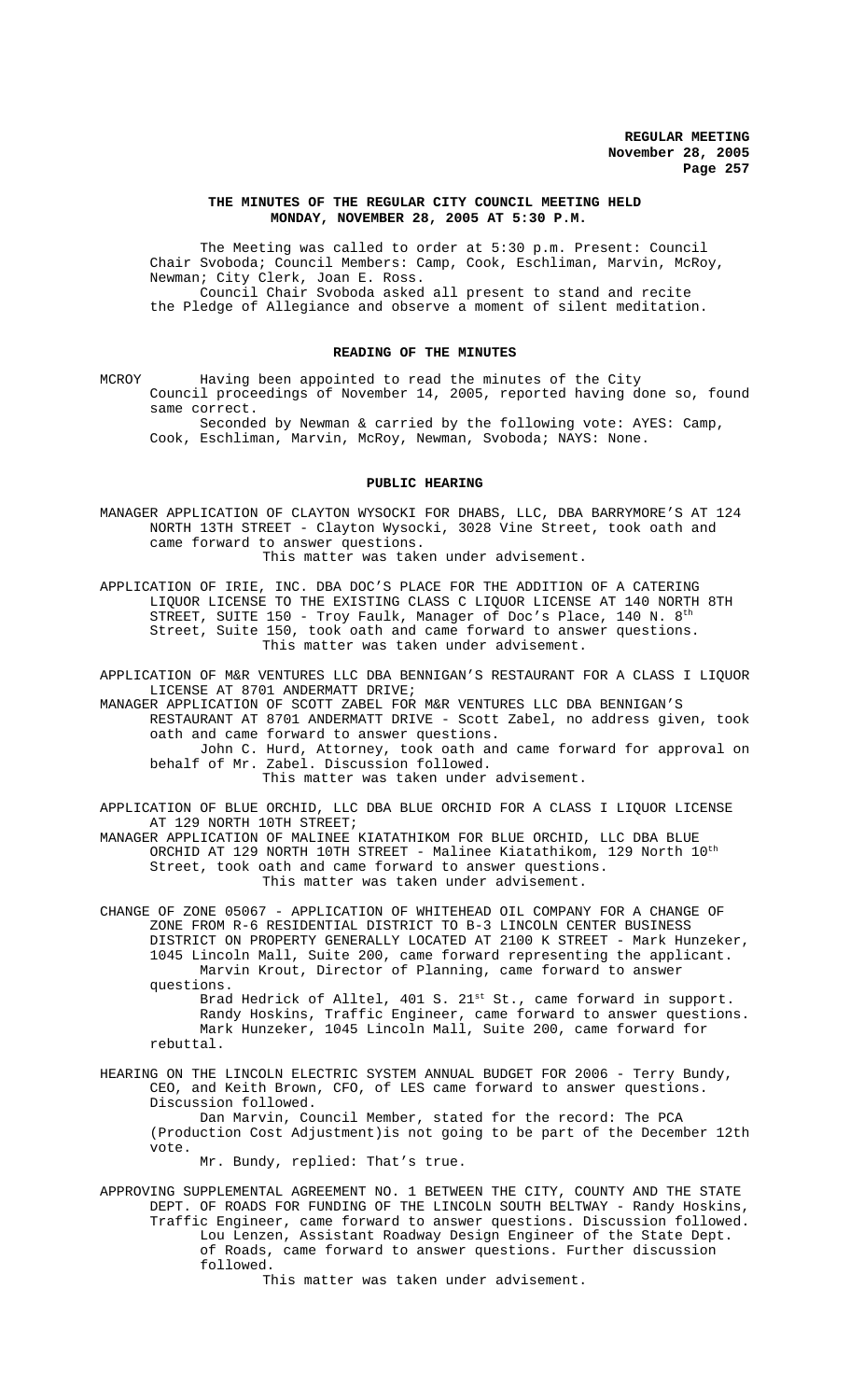APPROVING AN AGREEMENT BETWEEN THE CITY AND THE STATE DEPT. OF ROADS TO RESURFACE HIGHWAY 2 FROM VAN DORN STREET TO OLD CHENEY ROAD - Randy Hoskins, Traffic Engineer, came forward to answer questions. Discussion followed. Richard Esquivel, 733 W. Cuming St., came forward in support.

This matter was taken under advisement.

APPROVING A REDEVELOPMENT AGREEMENT BETWEEN THE CITY AND VILLAGE DEVELOPMENT - O STREET, LLC, WEST GATE BANK, AND THE EATING ESTABLISHMENT 48TH & O, FOR THE REDEVELOPMENT OF THE SOUTHEAST CORNER OF 48TH AND O STREETS IN CONNECTION WITH CITY SPECIFICATION NO. 05-049, SUBPROJECT AREA B - Darl Naumann, Economic Development Director, came forward to answer questions. Discussion followed.

Joel Pedersen, Asst. City Attorney, came forward to answer questions. Further discussion followed.

Wynn Hjermstad, Manager of Community Development, came forward to answer questions. Further discussion followed.

Ed Patterson, 700 N.  $24<sup>th</sup>$ , came forward in opposition.

Nicole Thompson, 1606 N.  $31^{st}$ , came forward in opposition.

Fred Freytag, 530 S. 38<sup>th</sup>, came forward in support.

Richard Bagby, 389 S. 47<sup>th</sup>, came forward in support.

Richard Esquivel, 733 W. Cuming St., came forward in opposition. Further discussion followed.

Joel Pedersen came forward to answer Council questions. Further discussion followed.

Wynn Hjermstad came forward in rebuttal. Further discussion followed.

This matter was taken under advisement.

#### **TOOK BREAK 8:10 P.M. RECONVENED 8:35 P.M.**

ANNEXATION 05013 - AMENDING THE LINCOLN CORPORATE LIMITS MAP BY ANNEXING APPROXIMATELY 149.09 ACRES OF PROPERTY GENERALLY LOCATED AT NORTH 84TH STREET AND ADAMS STREET;

APPROVING THE PRAIRIE VILLAGE NORTH CONDITIONAL ANNEXATION AND ZONING AGREEMENT BETWEEN THE CITY AND DUBOIS LAND LLC, PRAIRIE VILLAGE NORTH LLC, PRAIRIE HOME BUILDERS INC., ROLAND GROUP LLC, AND FAITH EVANGELICAL LUTHERAN CHURCH, RELATING TO THE ANNEXATION OF APPROXIMATELY 149.09 ACRES, GENERALLY LOCATED AT THE NORTHEAST CORNER OF N. 84TH STREET AND ADAMS STREET AND THE USE OF SAID 149.09 ACRES ALONG WITH APPROXIMATELY 23 ACRES LOCATED AT THE SOUTHEAST CORNER OF N. 84TH STREET AND ADAMS STREET UNDER

A PLANNED UNIT DEVELOPMENT; CHANGE OF ZONE 05054 - APPLICATION OF PRAIRIE HOME BUILDERS FOR A CHANGE OF ZONE FROM AG AGRICULTURAL DISTRICT TO R-3 AND R-5 RESIDENTIAL DISTRICTS, B-2 PLANNED NEIGHBORHOOD BUSINESS DISTRICT AND O-3 OFFICE PARK DISTRICT, ON PROPERTY GENERALLY LOCATED AT N. 84TH STREET AND ADAMS STREET; FOR A PLANNED UNIT DEVELOPMENT DISTRICT DESIGNATION OF SAID PROPERTY; AND FOR APPROVAL OF A DEVELOPMENT PLAN WHICH PROPOSES MODIFICATIONS TO THE ZONING ORDINANCE, LAND SUBDIVISION ORDINANCE, AND DESIGN STANDARDS TO ALLOW APPROXIMATELY 1,161 DWELLING UNITS IN THE UNDERLYING R-3 AND R-5 ZONED AREAS (TOTAL NUMBER OF ALLOCATED UNITS IS 1,071 AND THE TOTAL NUMBER OF AVAILABLE UNASSIGNED UNITS IS 90) AND APPROXIMATELY 585,000 SQUARE FEET OF OFFICE, RETAIL, AND COMMERCIAL FLOOR AREA IN THE UNDERLYING O-3 AND B-2 ZONED AREAS - Peter Katt, 1045 Lincoln Mall, Suite 200, came forward on behalf of Prairie Home Builders, Inc. Discussion followed.

Randy Hoskins, Traffic Engineer, came forward to answer questions. Jennifer Miller, 6200 Queens Drive #14, came forward in opposition. Virginia Wright, 814 Lyncrest, came foward in opposition. Rick Goodman, 840 Foxcroft Court #140, came forward in opposition. Robert Destefano, 5030 NW Carver Circle, came forward in opposition. Ed Patterson, 700 N.  $24^{\text{th}}$ , came forward and referenced a newspaper

article. He was neither for nor against. Susan Schulte, 8120 Whitney Court, came forward in opposition. Jerry Gulizia, 3612 Worthington Ave., came forward in opposition. Maribeth Milner, 5151 Vine St. #608, came forward in opposition. Joy Wilder, 140 E. Cherrywood, came forward in opposition. Kathryn Filip, 5420 Rosebriar Ct., came forward in opposition.

Further discussion followed Larry Elias, 7621 Karl Dr., came forward in opposition.

Kathy Siefken, 5631 Coyote Circle, came forward in opposition.

Jane Raybould, 3015 S. 20<sup>th</sup> St., came forward in opposition. Further discussion followed.

Theresa Bruns, 4900 Canterbury Lane, came forward in support. Further discussion followed.

Frank Eman, 2835 S. 40<sup>th</sup> St., came forward in opposition. Tammie Spence, 6140 Havelock Ave., came forward in opposition.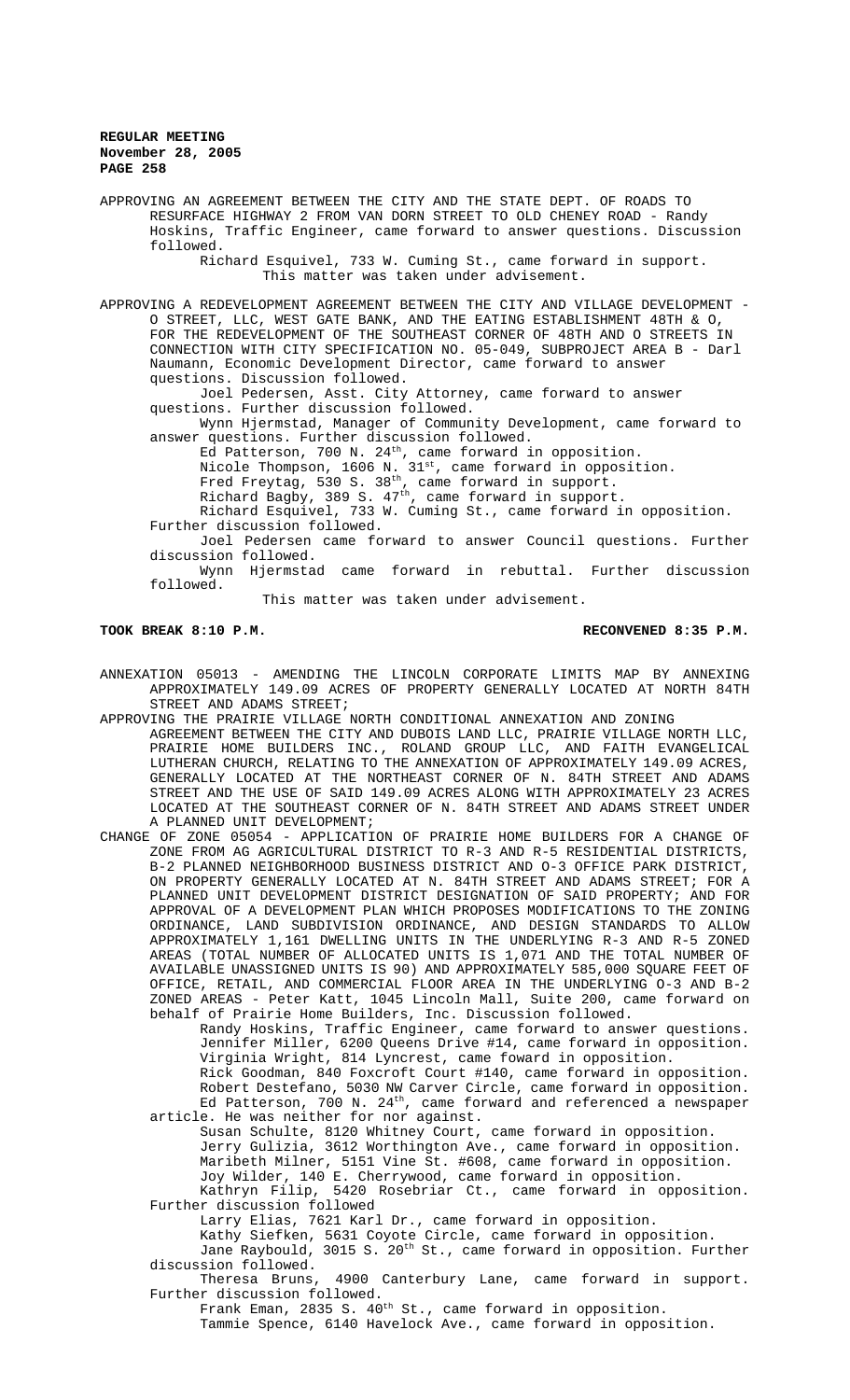Kim Wacha, 3601 Randolph St., came forward in support.

Craig Anderson, 7521 Yancy Dr., came forward in opposition and expressed his concerns about traffic on Adams Street. Discussion followed. Lori Botz, 3761 El Paso Dr., came forward in support. Further discussion followed.

Tom Schulte, 8120 Whitney Ct., came forward in opposition.

Brandi Kirby, 2800 Woods Blvd., came forward in support.

Richard Halvorsen, 6311 Inverness Road, came forward in opposition. Marvin Krout, Director of Planning, came forward to answer Council questions regarding impact fees. Discussion followed.

Dana Roper, City Attorney, came forward to answer Council questions. Further discussion followed.

Randy Hoskins came forward to answer Council questions and to explain the lanes at 84<sup>th</sup> and Adams. Further discussion followed.

#### **TOOK BREAK 11:25 P.M. RECONVENED 11:38 P.M.**

Dana Roper came forward to answer Council questions about acting on amendments. Discussion followed.

Peter Katt, 1045 Lincoln Mall, Suite 200, came forward for rebuttal. Further discussion followed.

This matter was taken under advisement.

**\*\* END OF PUBLIC HEARING \*\***

#### **MISCELLANEOUS BUSINESS - NONE**

## **COUNCIL ACTION**

#### **LIQUOR RESOLUTIONS**

MANAGER APPLICATION OF CLAYTON WYSOCKI FOR DHABS, LLC, DBA BARRYMORE'S AT 124 NORTH 13TH STREET - CLERK read the following resolution, introduced by

Jon Camp, who moved its adoption for approval:<br>A-83651 WHEREAS, DHABS, LLC dba Barrymore's locat WHEREAS, DHABS, LLC dba Barrymore's located at 124 N. 13th Street, Lincoln, Nebraska has been approved for a Retail Class "CK" liquor

license, and now requests that Clayton Wysocki be named manager; WHEREAS, Clayton Wysocki appears to be a fit and proper person to manage said business.

NOW, THEREFORE, BE IT RESOLVED by the City Council of the City of Lincoln, Nebraska:

That after hearing duly had as required by law, consideration of the facts of this application, the Nebraska Liquor Control Act, and the pertinent City ordinances, the City Council recommends that Clayton Wysocki be approved as manager of this business for said licensee. The City Clerk is directed to transmit a copy of this resolution to the Nebraska Liquor Control Commission.

Introduced by Jon Camp Seconded by Newman & carried by the following vote: AYES: Camp, Cook, Eschliman, Marvin, McRoy, Newman, Svoboda; NAYS: None.

APPLICATION OF IRIE, INC. DBA DOC'S PLACE FOR THE ADDITION OF A CATERING LIQUOR LICENSE TO THE EXISTING CLASS C LIQUOR LICENSE AT 140 NORTH 8TH STREET, SUITE 150 - CLERK read the following resolution, introduced by

Annette McRoy, who moved its adoption for approval:<br>A-83652 BE IT RESOLVED by the City Council of the City BE IT RESOLVED by the City Council of the City of Lincoln,

Nebraska:

That after hearing duly had as required by law, consideration of the facts of this application, the Nebraska Liquor Control Act, and the pertinent City ordinance, the City Council recommends that the application of Irie, Inc. dba Doc's Place for the issuance of a Catering Permit to the existing liquor license, located at 140 N. 8th Street, Suite 150, Lincoln, Nebraska, be approved with the condition that the premise complies in every respect with all city and state regulations.

BE IT FURTHER RESOLVED that a copy of this resolution be transmitted by the City Clerk to the Nebraska Liquor Control Commission.

Introduced by Annette McRoy

Seconded by Newman & carried by the following vote: AYES: Cook, Eschliman, Marvin, McRoy, Newman, Svoboda; NAYS: None; CONFLICT OF INTEREST: Camp.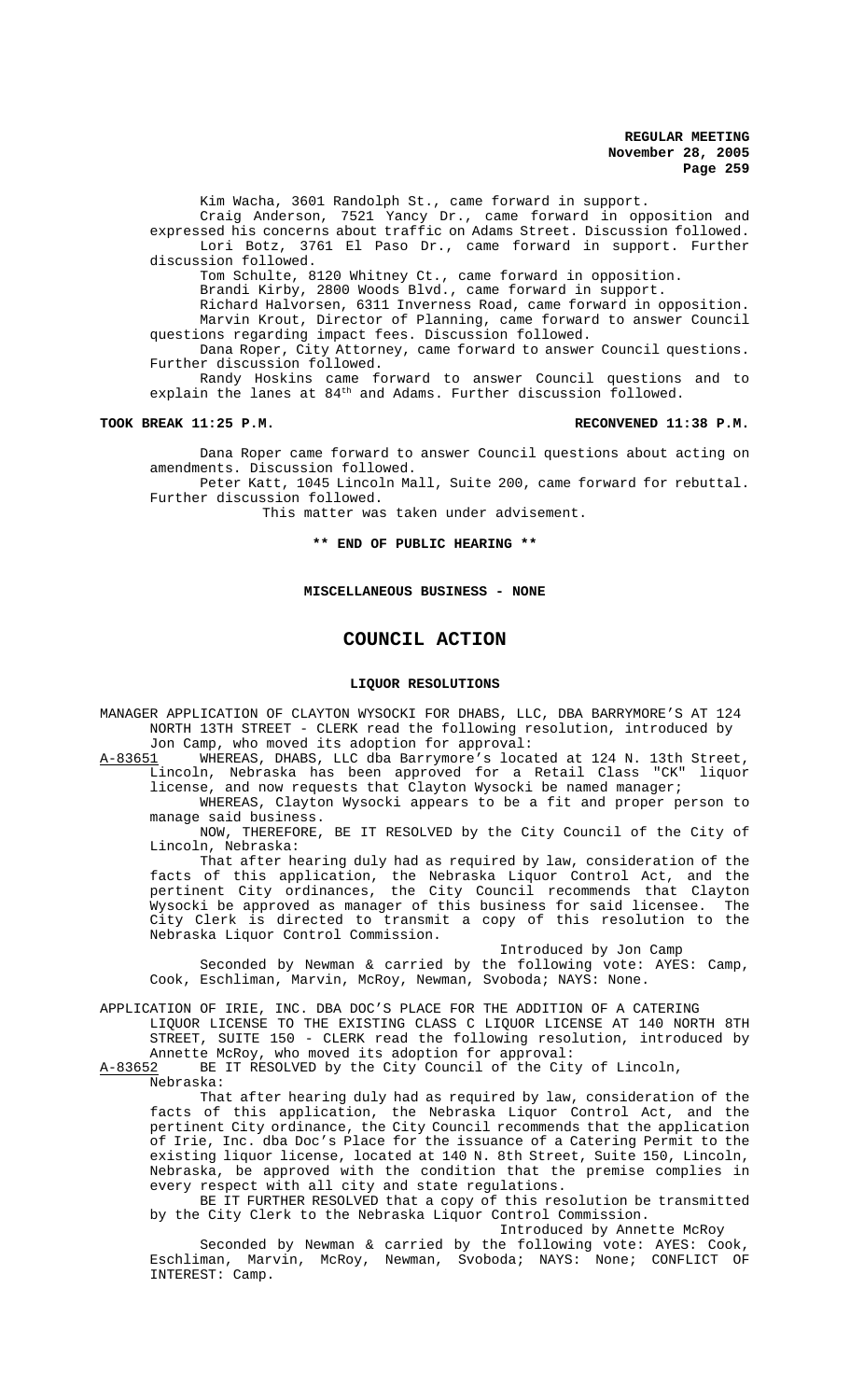APPLICATION OF M&R VENTURES LLC DBA BENNIGAN'S RESTAURANT FOR A CLASS I LIQUOR LICENSE AT 8701 ANDERMATT DRIVE - CLERK read the following resolution, introduced by Jon Camp, who moved its adoption for approval:

A-83653 BE IT RESOLVED by the City Council of the City of Lincoln, Nebraska: That after hearing duly had as required by law, consideration of the facts of this application, the Nebraska Liquor Control Act, and the pertinent City ordinances, the City Council recommends that the application of M&R Ventures LLC dba Bennigan's Restaurant for a Class "I" liquor license at 8701 Andermatt Drive, Lincoln, Nebraska, for the license period ending April 30, 2006, be approved with the condition that the premise complies in every respect with all city and state regulations. The City Clerk is directed to transmit a copy of this resolution to the Nebraska Liquor Control Commission.

Introduced by Jon Camp

Seconded by Newman & carried by the following vote: AYES: Camp, Cook, Eschliman, Marvin, McRoy, Newman, Svoboda; NAYS: None.

MANAGER APPLICATION OF SCOTT ZABEL FOR M&R VENTURES LLC DBA BENNIGAN'S RESTAURANT AT 8701 ANDERMATT DRIVE - CLERK read the following resolution, introduced by Jon Camp, who moved its adoption for approval:

A-83654 WHEREAS, M&R Ventures LLC dba Bennigan's Restaurant located at 8701 Andermatt Drive, Lincoln, Nebraska has been approved for a Retail Class "I" liquor license, and now requests that Scott Zabel be named manager;

WHEREAS, Scott Zabel appears to be a fit and proper person to manage said business.

NOW, THEREFORE, BE IT RESOLVED by the City Council of the City of Lincoln, Nebraska:

That after hearing duly had as required by law, consideration of the facts of this application, the Nebraska Liquor Control Act, and the pertinent City ordinances, the City Council recommends that Scott Zabel be approved as manager of this business for said licensee. The City Clerk is directed to transmit a copy of this resolution to the Nebraska Liquor Control Commission.

Introduced by Jon Camp

Seconded by Newman & carried by the following vote: AYES: Camp, McRoy, Newman, Svoboda; NAYS: Cook, Eschliman, Marvin.

APPLICATION OF BLUE ORCHID, LLC DBA BLUE ORCHID FOR A CLASS I LIQUOR LICENSE AT 129 NORTH 10TH STREET - CLERK read the following resolution, introduced

by Jon Camp, who moved its adoption for approval: A-83655 BE IT RESOLVED by the City Council of the City of Lincoln,

Nebraska:

That after hearing duly had as required by law, consideration of the facts of this application, the Nebraska Liquor Control Act, and the pertinent City ordinances, the City Council recommends that the application of Blue Orchid, LLD dba Blue Orchid for a Class "I" liquor license at 129 North 10th Street, Lincoln, Nebraska, for the license period ending April 30, 2006, be approved with the condition that the premise complies in every respect with all city and state regulations. The City Clerk is directed to transmit a copy of this resolution to the Nebraska Liquor Control Commission.

Introduced by Jon Camp

Seconded by Newman & carried by the following vote: AYES: Camp, Cook, Eschliman, Marvin, McRoy, Newman, Svoboda; NAYS: None.

MANAGER APPLICATION OF MALINEE KIATATHIKOM FOR BLUE ORCHID, LLC DBA BLUE

ORCHID AT 129 NORTH 10TH STREET - CLERK read the following resolution, introduced by Jon Camp, who moved its adoption for approval:<br>A-83656 MHEREAS, Blue Orchid, LLC dba Blue Orchid located at 1

WHEREAS, Blue Orchid, LLC dba Blue Orchid located at 129 North

10th Street, Lincoln, Nebraska has been approved for a Retail Class "I" liquor license, and now requests that Malinee Kiatathikom be named manager;

WHEREAS, Malinee Kiatathikom appears to be a fit and proper person to manage said business.

NOW, THEREFORE, BE IT RESOLVED by the City Council of the City of Lincoln, Nebraska:

That after hearing duly had as required by law, consideration of the facts of this application, the Nebraska Liquor Control Act, and the pertinent City ordinances, the City Council recommends that Malinee Kiatathikom be approved as manager of this business for said licensee. The City Clerk is directed to transmit a copy of this resolution to the Nebraska Liquor Control Commission.

Introduced by Jon Camp

Seconded by Newman & carried by the following vote: AYES: Camp, Cook, Eschliman, Marvin, McRoy, Newman, Svoboda; NAYS: None.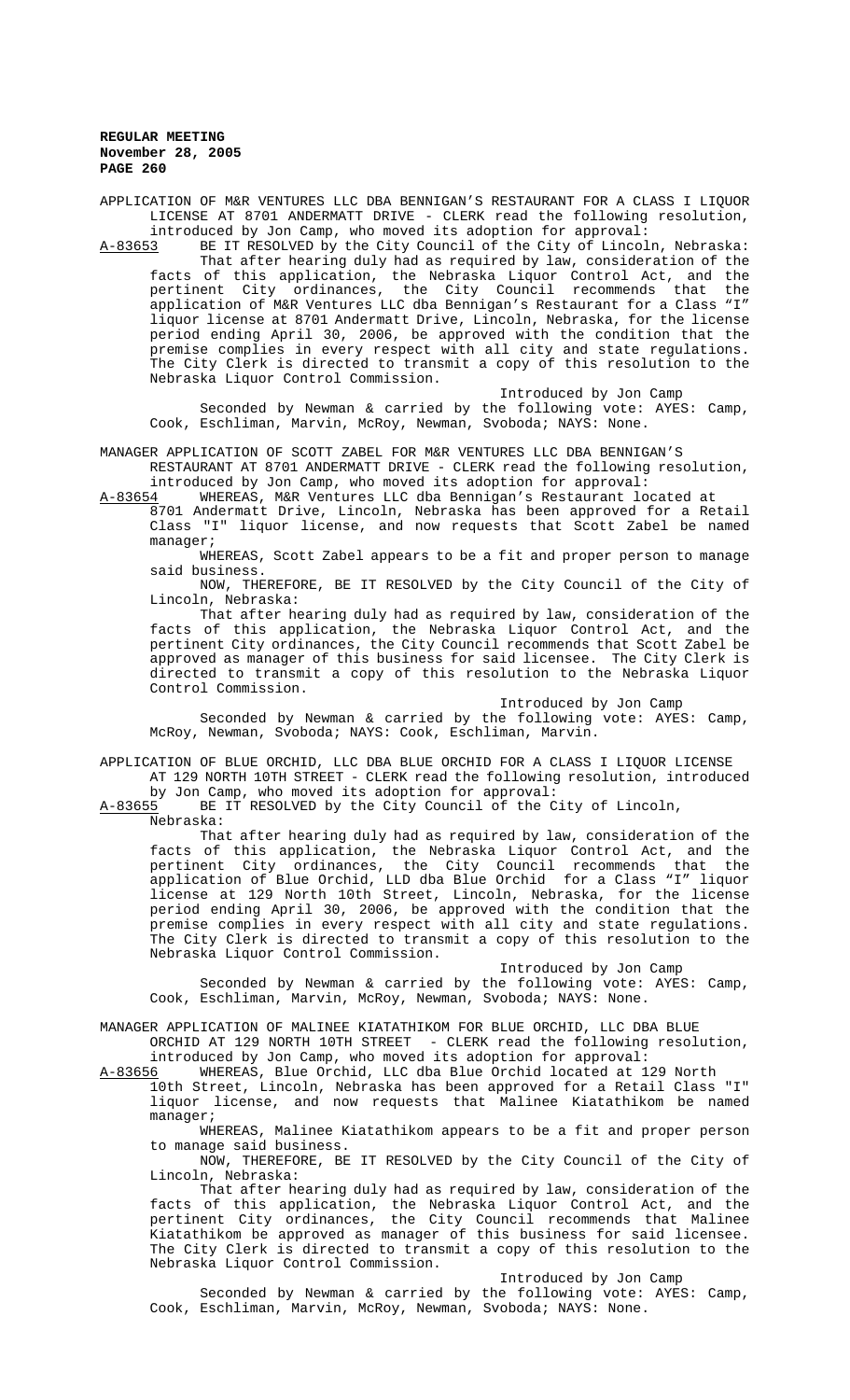# **ORDINANCES - 2ND READING & RESOLUTIONS**

CHANGE OF ZONE 05067 - APPLICATION OF WHITEHEAD OIL COMPANY FOR A CHANGE OF ZONE FROM R-6 RESIDENTIAL DISTRICT TO B-3 LINCOLN CENTER BUSINESS DISTRICT ON PROPERTY GENERALLY LOCATED AT 2100 K STREET - CLERK read an ordinance, introduced by Annette McRoy, amending the Lincoln Zoning District Maps attached to and made a part of Title 27 of the Lincoln Municipal Code, as provided by Section 27.05.020 of the Lincoln Municipal Code, by changing the boundaries of the districts established and shown thereon, the second time.

#### **RESOLUTIONS**

APPROVING LUCKIE'S LOUNGE AT 1101 W. BOND AS A KENO SATELLITE SITE. HEARING ON THE LINCOLN ELECTRIC SYSTEM ANNUAL BUDGET FOR 2006 - Prior to reading:

- COOK Moved to continue Public Hearing and Action to 12/5/05. Seconded by McRoy & carried by the following vote: AYES: Camp, Cook, Eschliman, Marvin, McRoy, Newman, Svoboda; NAYS: None.
- HEARING ON THE LINCOLN ELECTRIC SYSTEM ANNUAL BUDGET FOR 2006 (Action Date:  $12/12/05$ ).
- APPROVING SUPPLEMENTAL AGREEMENT NO. 1 BETWEEN THE CITY, COUNTY AND THE STATE DEPT. OF ROADS FOR FUNDING OF THE LINCOLN SOUTH BELTWAY- CLERK read the following resolution, introduced by Annette McRoy, who moved its adoption:<br>A-83657 BE IT RESOLVED by the City Council of the City of Lincoln,
- BE IT RESOLVED by the City Council of the City of Lincoln, Nebraska:

That the attached Supplemental Agreement No. 1 between the City of Lincoln, Lancaster County, and the State of Nebraska Department of Roads for Project No. DPU-3300(3), DUP 2-6(117), DUP-2-6(118), and DPU-2-6(119), for funding of the Lincoln South Beltway for the preliminary engineering, utilities, right-of-way, construction, and construction engineering at Nebraska Highway 2 between 127th Street and U.S. Highway 77, in accordance with the terms and conditions contained in said Agreement, is hereby approved and the Mayor is authorized to execute the same on behalf of the City of Lincoln.

The City Clerk is directed to return the executed copies of the Agreement to the Public Works and Utilities Department, for transmittal and execution by Lancaster County and the State Department of Roads. Introduced by Annette McRoy

Seconded by Marvin & carried by the following vote: AYES: Camp, Cook, Eschliman, Marvin, McRoy, Newman, Svoboda; NAYS: None.

- APPROVING AN AGREEMENT BETWEEN THE CITY AND THE STATE DEPT. OF ROADS TO RESURFACE HIGHWAY 2 FROM VAN DORN STREET TO OLD CHENEY ROAD- CLERK read the following resolution, introduced by Annette McRoy, who moved its adoption:
- A-83658 BE IT RESOLVED by the City Council of the City of Lincoln, Nebraska:

That the attached Agreement between the City of Lincoln and the State of Nebraska Department of Roads for Project No. RD-2-6(1026), State CN-12767, for the resurfacing of Nebraska Highway 2 from Van Dorn Street to Old Cheney Road, in accordance with the terms and conditions contained in said Agreement, is hereby approved and the Mayor is authorized to execute the same on behalf of the City of Lincoln.

The City Clerk is directed to return the executed copies of the Agreement to the Public Works and Utilities Department, for transmittal and execution by the State Department of Roads.

Introduced by Annette McRoy

Seconded by Eschliman & carried by the following vote: AYES: Camp, Cook, Eschliman, McRoy, Newman, Svoboda; NAYS: Marvin.

- APPROVING A REDEVELOPMENT AGREEMENT BETWEEN THE CITY AND VILLAGE DEVELOPMENT O STREET, LLC, WEST GATE BANK, AND THE EATING ESTABLISHMENT 48TH & O, FOR THE REDEVELOPMENT OF THE SOUTHEAST CORNER OF 48<sup>TH</sup> AND O STREETS IN CONNECTION WITH CITY SPECIFICATION NO. 05-049, SUBPROJECT AREA B- CLERK read the following resolution, introduced by Annette McRoy, who moved its adoption:
- A-83659 WHEREAS, the City has undertaken a program for the redevelopment of blighted and substandard areas in the City of Lincoln, Nebraska, and as part of that program the City has prepared and approved the North 48th Street Redevelopment Plan (the "Redevelopment Plan") providing for redevelopment in the City of Lincoln in the vicinity of North 48th and O Streets, a copy of which, together with any and all amendments thereto, is on file in the Office of the City Clerk of the City; and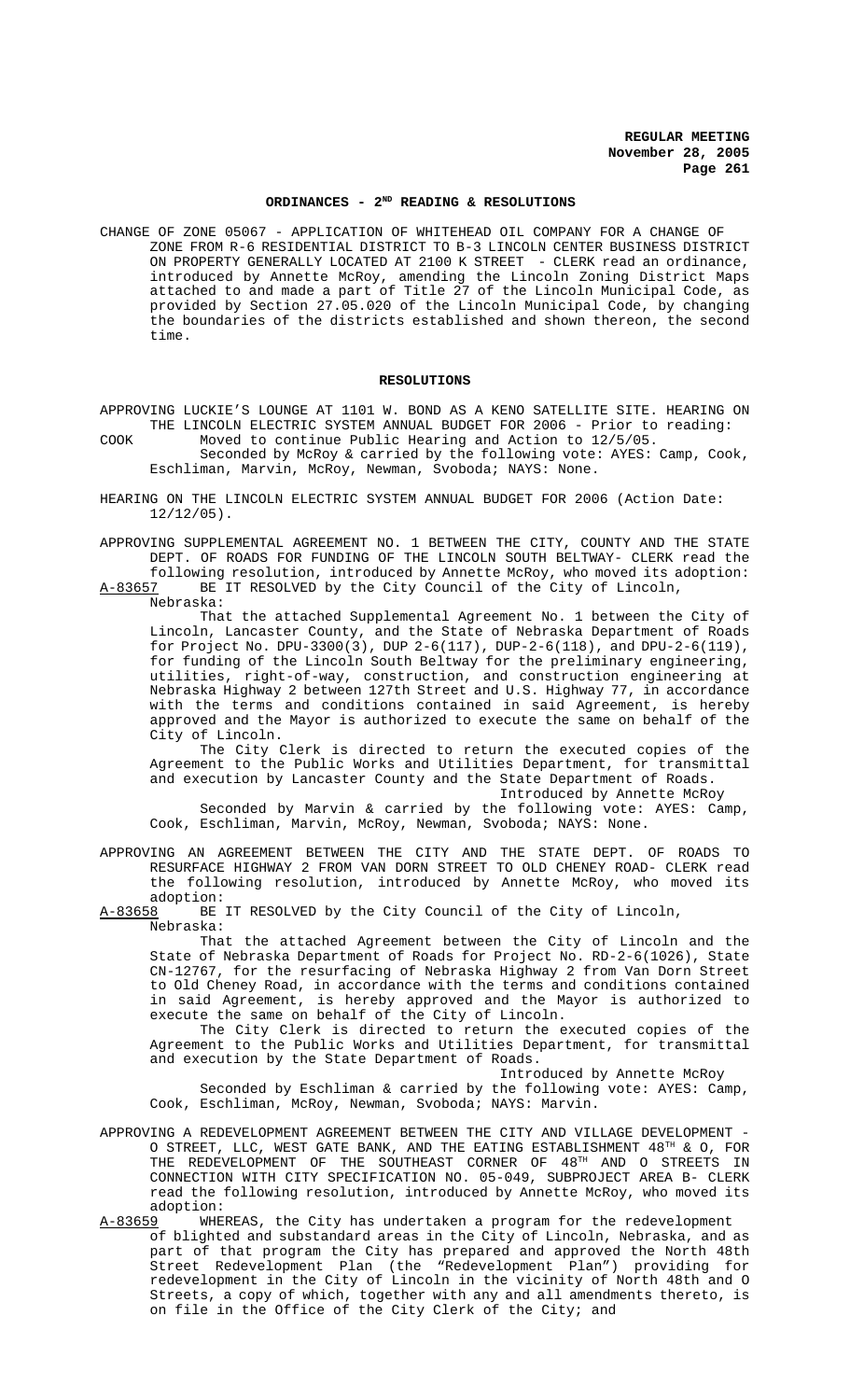> WHEREAS, on April 15, 2005, VILLAGE DEVELOPMENT - O STREET, L.L.C.; WEST GATE BANK, and THE EATING ESTABLISHMENT 48TH & O, L.L.C., (collectively referred to as "Redeveloper") submitted a joint Proposal for Redevelopment to the City, in response to the City<sup>1</sup>s Request for Proposals, Specification No. 05-049 Subpart B, with respect to the redevelopment of the real property generally located at the southeast corner of 48th and O Streets, Lincoln, Lancaster County, Nebraska, more particularly described in the Redevelopment Agreement (the "Project Site"); and

> WHEREAS, a proposed redevelopment Agreement, by and between the City and the Redeveloper which provides for the Redevelopment of the Project Site and the construction of public improvements by the City in connection with and in furtherance of the Redevelopment within the area, has been presented to the City Council in accordance with law; and

> WHEREAS, the City and Developer desire to enter into this Agreement to implement the redevelopment of the Project Site for the purposes in accordance with the Redevelopment Plan; and

> WHEREAS, the redevelopment of the Project Site is in the vital and best interest of the City and is in furtherance of the health, safety, and welfare of its residents, and is in accordance with the public purposes and provisions of applicable laws and requirements under which the Redevelopment Plan has been undertaken; and

> WHEREAS, The City Council directed that the Urban Development Director or his authorized representative take all steps necessary to implement the provisions of said Redevelopment Plan and the property involved is under contract or already acquired by the City such that no further site acquisition is required.

> NOW, THEREFORE, BE IT RESOLVED by the City Council of the City of Lincoln, Nebraska and considering: (a) the tax shifts from the use of Community Improvement Financing as authorized in § 18-2147; (b) the community's public service needs impacts and local tax impacts arising from the approval of the project; (c) impacts on employers and employees of firms locating or expanding within the boundaries of the project area; (d) impacts on other employers and employees in the City and immediate area outside the project area; and (e) other impacts the City Council hereby determines to be relevant to the consideration of costs and benefits arising from the redevelopment project:

> 1. That the attached Redevelopment Agreement between the City of Lincoln and Redeveloper for the redevelopment of the Project Site on the southeast corner of 48th and O Streets, in accordance with the terms and conditions contained in said Agreement, is hereby approved and the Mayor is authorized to execute the same on behalf of the City of Lincoln.

> 2. The approvals required of the City in paragraphs 9 a and b of the Real Estate Sales Agreement with Balvi, LLC related to the Project Site are hereby expressly granted and the Finance Director is hereby authorized to transfer funds and administer the same so that adequate funds for payment of the purchase price are available to the City for closing of the contemplated transactions approved both in the Balvi, LLC and the Redevelopment Agreement.

> 3. The City Clerk is directed to return three fully executed copies of the Agreement to the Urban Development Department for distribution.

> BE IT FURTHER RESOLVED that the Mayor is authorized to execute such other documents, agreements, or amendments to the above referenced Redevelopment Agreement as may be necessary to effectuate the purposes and intent thereof.

> > Introduced by Annette McRoy

Seconded by Camp & carried by the following vote: AYES: Camp, Cook, Eschliman, Marvin, McRoy, Newman, Svoboda; NAYS: None.

# ORDINANCES - 3<sup>RD</sup> READING & RESOLUTIONS

ANNEXATION 05013 - AMENDING THE LINCOLN CORPORATE LIMITS MAP BY ANNEXING APPROXIMATELY 149.09 ACRES OF PROPERTY GENERALLY LOCATED AT NORTH 84TH STREET AND ADAMS STREET - Prior to reading:

COOK Moved to delay action Bill No. 05-164 for two weeks to 12/12/05.

Seconded by Marvin & carried by the following vote: AYES: Camp, Cook, Eschliman, Marvin, McRoy, Newman, Svoboda; NAYS: None.

### APPROVING THE PRAIRIE VILLAGE NORTH CONDITIONAL ANNEXATION AND ZONING

AGREEMENT BETWEEN THE CITY AND DUBOIS LAND LLC, PRAIRIE VILLAGE NORTH LLC, PRAIRIE HOME BUILDERS INC., ROLAND GROUP LLC, AND FAITH EVANGELICAL LUTHERAN CHURCH, RELATING TO THE ANNEXATION OF APPROXIMATELY 149.09 ACRES, GENERALLY LOCATED AT THE NORTHEAST CORNER OF N. 84TH STREET AND ADAMS STREET AND THE USE OF SAID 149.09 ACRES ALONG WITH APPROXIMATELY 23 ACRES LOCATED AT THE SOUTHEAST CORNER OF N. 84TH STREET AND ADAMS STREET UNDER A PLANNED UNIT DEVELOPMENT - Prior to reading: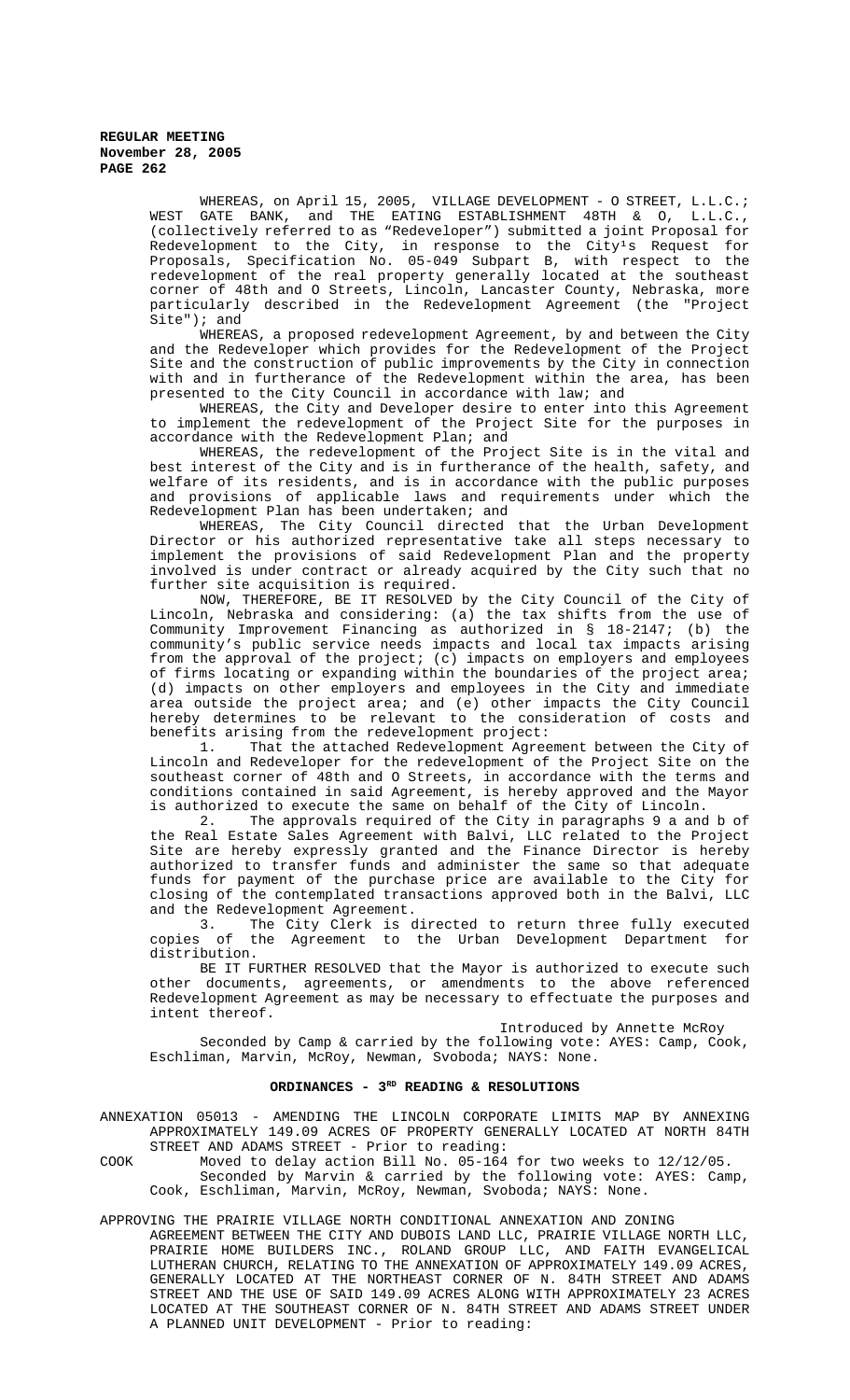CAMP Moved amendment #1 to Bill No. 05R-262 in the following manner: 1. That the 11-10-05 Prairie Village North Conditional Annexation and Zoning Agreement, which is attached hereto marked Attachment "A" replace and supercede the 10-27-05 Prairie Village North Conditional Annexation and Zoning Agreement marked as Attachment "A" to Bill No. 05R-262. Seconded by Marvin & carried by the following vote: AYES: Camp, Cook,

Eschliman, Marvin, McRoy, Newman, Svoboda; NAYS: None.

- MARVIN Moved amendment #2 to Bill No. 05R-262 by amending the 11-10-05 Prairie Village North Conditional Annexation and Zoning Agreement attached to Bill No. 05R-262 as Attachment "A" as follows: 1. On page 10 revise paragraph 7.B.2.b. to read as follows: (b) "A convertible three-lane section roadway of permanent concrete pavement with curb and gutter not to exceed a maximum roadway width of 35 feet and associated storm sewer from approximately  $82^{\rm nd}$  Street west to  $75^{\rm th}$  Street."  $\,$  2. On page  $10$  revise paragraph 7.B. by eliminating subparagraph 2.a. in its entirety. Seconded by Cook & carried by the following vote: AYES: Camp, Cook, Eschliman, Marvin, McRoy, Newman, Svoboda; NAYS: None.
- COOK Moved a friendly amendment to Bill No. 05R-262 being 35 feet from back of curb to back of curb and strike convertible trigger development of 200,000 sq. feet single use box north side of Adams. Accepted by Marvin & carried by the following vote: AYES: Camp, Cook, Eschliman, Marvin, McRoy, Newman, Svoboda; NAYS: None.

(For motion to amend #3 See Bill No. 05-165)

COOK Moved amendment #4 to Bill No. 05R-262.

Seconded by (inaudible) & carried by the following vote: AYES: Camp, Cook, Eschliman, Marvin, McRoy, Newman, Svoboda; NAYS: None. (The motion to amend is on file in the Clerk's office attached to Bill No. 05R-262)

- ESCHLIMAN Moved amendment #5 to Bill No. 05R-262. Seconded by Marvin & carried by the following vote: AYES: Camp, Cook, Eschliman, Marvin, McRoy, Newman, Svoboda; NAYS: None. (The motion to amend is on file in the Clerk's office attached to Bill No. 05R-262)
- ESCHLIMAN Moved amendment #6 to Bill No. 05R-262. Seconded by Marvin & carried by the following vote: AYES: Camp, Cook, Eschliman, Marvin, McRoy, Newman, Svoboda; NAYS: None. (The motion to amend is on file in the Clerk's office attached to Bill No. 05R-262)
- ESCHLIMAN Moved amendment #7 to Bill No. 05R-262. Seconded by McRoy & **LOST** by the following vote: AYES: Eschliman, Svoboda; NAYS: Camp, Cook, Marvin, McRoy, Newman. (The motion to amend is on file in the Clerk's office attached to Bill No. 05R-262)
- COOK Moved to delay action on Bill No. 05R-262 two weeks to 12/12/05. Seconded by Marvin & carried by the following vote: AYES: Camp, Cook, Eschliman, Marvin, McRoy, Newman, Svoboda; NAYS: None.
- CHANGE OF ZONE 05054 APPLICATION OF PRAIRIE HOME BUILDERS FOR A CHANGE OF ZONE FROM AG AGRICULTURAL DISTRICT TO R-3 AND R-5 RESIDENTIAL DISTRICTS, B-2 PLANNED NEIGHBORHOOD BUSINESS DISTRICT AND O-3 OFFICE PARK DISTRICT, ON PROPERTY GENERALLY LOCATED AT N. 84TH STREET AND ADAMS STREET; FOR A PLANNED UNIT DEVELOPMENT DISTRICT DESIGNATION OF SAID PROPERTY; AND FOR APPROVAL OF A DEVELOPMENT PLAN WHICH PROPOSES MODIFICATIONS TO THE ZONING ORDINANCE, LAND SUBDIVISION ORDINANCE, AND DESIGN STANDARDS TO ALLOW APPROXIMATELY 1,161 DWELLING UNITS IN THE UNDERLYING R-3 AND R-5 ZONED AREAS (TOTAL NUMBER OF ALLOCATED UNITS IS 1,071 AND THE TOTAL NUMBER OF AVAILABLE UNASSIGNED UNITS IS 90) AND APPROXIMATELY 585,000 SQUARE FEET OF OFFICE, RETAIL, AND COMMERCIAL FLOOR AREA IN THE UNDERLYING O-3 AND B-2 ZONED AREAS - Prior to reading:
- COOK Moved amendment #1 to Bill No. 05-165 in the following manner: 1. On page 8, line 17, delete the number 1,685 and insert in lieu thereof the number 1,161.

Seconded by Newman & carried by the following vote: AYES: Camp, Cook, Eschliman, Marvin, McRoy, Newman, Svoboda; NAYS: None.

MCROY Moved amendment #2 to Bill No. 05-165 in the following manner: 1. On page 3, line 2, page 4, line 22, page 6, line 8 and page 8, line 10, change the reference from Section "2" below to Section 5 below. Seconded by Marvin & carried by the following vote: AYES: Camp, Cook, Eschliman, Marvin, McRoy, Newman, Svoboda; NAYS: None.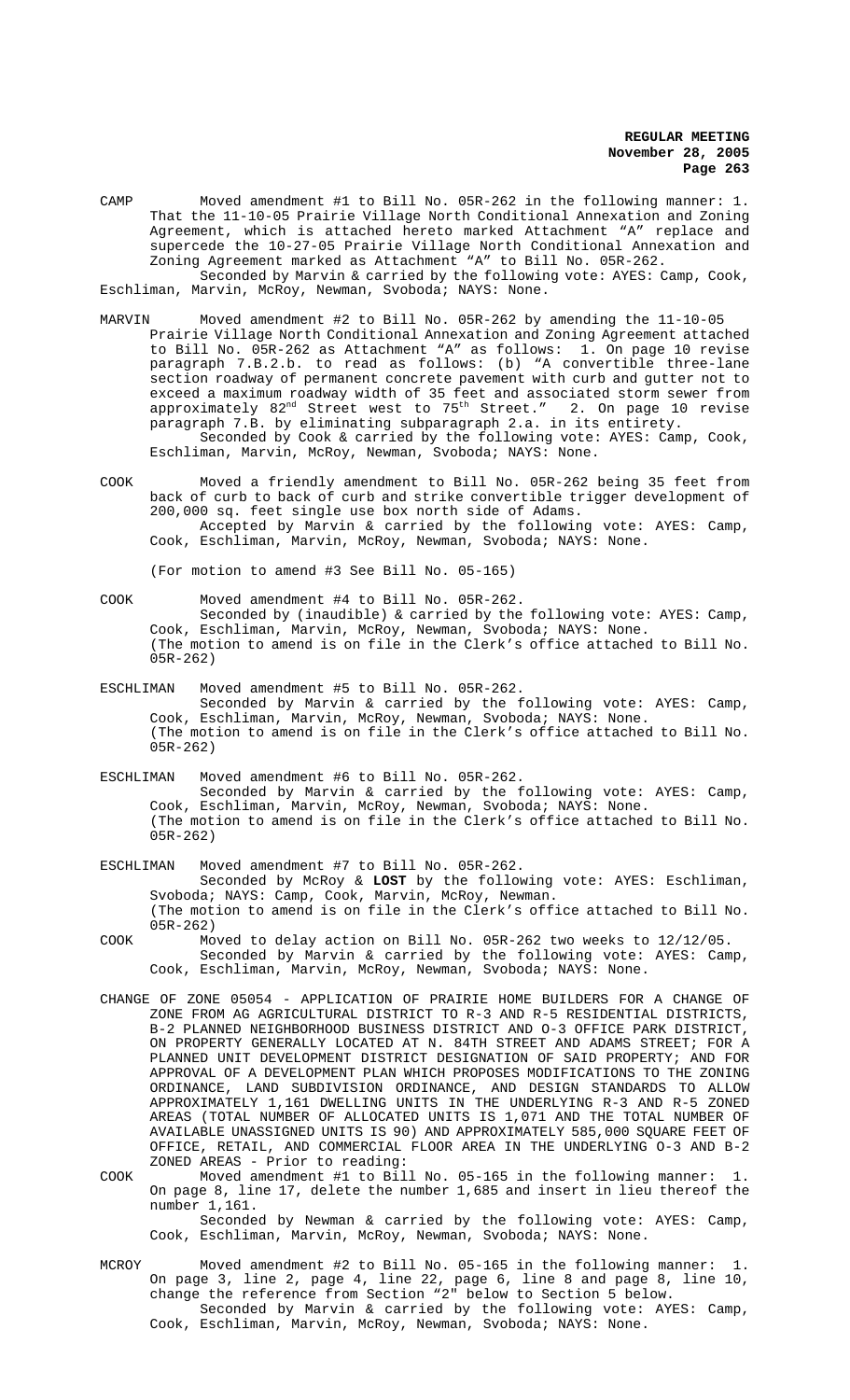MARVIN Moved amendment #3 to Bill No. 05-165 in the following manner: 1. On page 8, line 19 between the first reference to "Adams Street" and the semicolon, insert the following: of which no more than 100,000 square feet may be contained in a single building.

Seconded by Camp & carried by the following vote: AYES: Camp, Cook, Eschliman, Marvin, McRoy, Newman, Svoboda; NAYS: None.

COOK Moved to delay action to Bill No. 05-165 for two weeks to 12/12/05.

Seconded by Marvin & carried by the following vote: AYES: Camp, Cook, Eschliman, Marvin, McRoy, Newman, Svoboda; NAYS: None.

#### **PETITIONS & COMMUNICATIONS**

THE FOLLOWING ITEMS HAVE BEEN REFERRED TO THE PLANNING DEPARTMENT:

- SPECIAL PERMIT NO. 05056 App of Sanford and Son, LLC to operate a concrete crusher to recycle concrete and asphalt on property at 3900 Industrial Drive.
- SPECIAL PERMIT NO. 05057 App. of Neighborhood Service Exchange, a project of Health Partners Initiative, for a nonprofit religious, educational, and philanthropic institution on property at 1036 E Street.

#### **REPORTS OF CITY OFFICERS**

- ACCEPTING THE REPORT ON BOARD OF EQUALIZATION TO CITY COUNCIL ON SPECIAL ASSESSMENT GROUP III (WATER DISTRICT 1194 AND ALLEY PAVING DISTRICT 362A) - CLERK presented said report which was placed on file in the Office of the City Clerk.
- RESOLUTION SETTING THE INTEREST RATE OF 6.05% AND LEVYING THE ASSESSMENTS ON SPECIAL ASSESSMENT GROUP III OF THE BOARD OF EQUALIZATION HELD NOVEMBER 14, 2005 - CLERK read the following resolution, introduced by Patte Newman, who moved its adoption:<br>A-83660 BE IT RESOLVED by the City
- BE IT RESOLVED by the City Council of the City of Lincoln, Nebraska that:

The special taxes assessed *Nov. 7, 2005*, to pay the costs of the improvements in *Water District 1194 and Alley Paving District 362A* are hereby levied and shall bear interest at *6.05%* per annum and that the period of time in which the assessments are to be paid shall be as follows:

20 years - Water District 1194 20 years - Alley Paving District 362A

Introduced by Patte Newman

Seconded by Camp & carried by the following vote: AYES: Camp, Cook, Eschliman, Marvin, McRoy, Newman, Svoboda; NAYS: None.

- SETTING THE HEARING DATE OF MONDAY, DECEMBER 19, 2005, AT 1:30 P.M. FOR THE ASSESSMENT OF WEED REMOVAL COSTS INCURRED FOR THE PERIOD OF JANUARY 1 THROUGH DECEMBER 31, 2005 - CLERK presented said report which was placed on file in the Office of the City Clerk.
- CLERK'S LETTER AND MAYOR'S APPROVAL OF ORDINANCES AND RESOLUTIONS PASSED BY COUNCIL ON NOVEMBER 14, 2005 - CLERK presented said report which was placed on file in the Office of the City Clerk.
- REPORT OF UNL MICROBIOLOGIST FOR WATER TESTING FOR THE MONTH OF OCTOBER, 2005 - CLERK presented said report which was placed on file in the Office of the City Clerk.

#### ORDINANCES - 1<sup>st</sup> READING

APPROVING A LEASE AGREEMENT BETWEEN THE CITY AND HAYMARKET SQUARE FOR THE LEASE OF SPACE LOCATED AT 808 P STREET, SUITE 400, FOR USE BY THE URBAN DEVELOPMENT DEPARTMENT FOR A FOUR YEAR TERM - CLERK read an ordinance, introduced by Patte Newman, accepting and approving a Lease Agreement between the City of Lincoln and Haymarket Square for the lease of office space by the Urban Development Department at 808 P Street, Suite 400, Lincoln, Lancaster County, Nebraska for a four year term commencing March 1, 2006, the first time.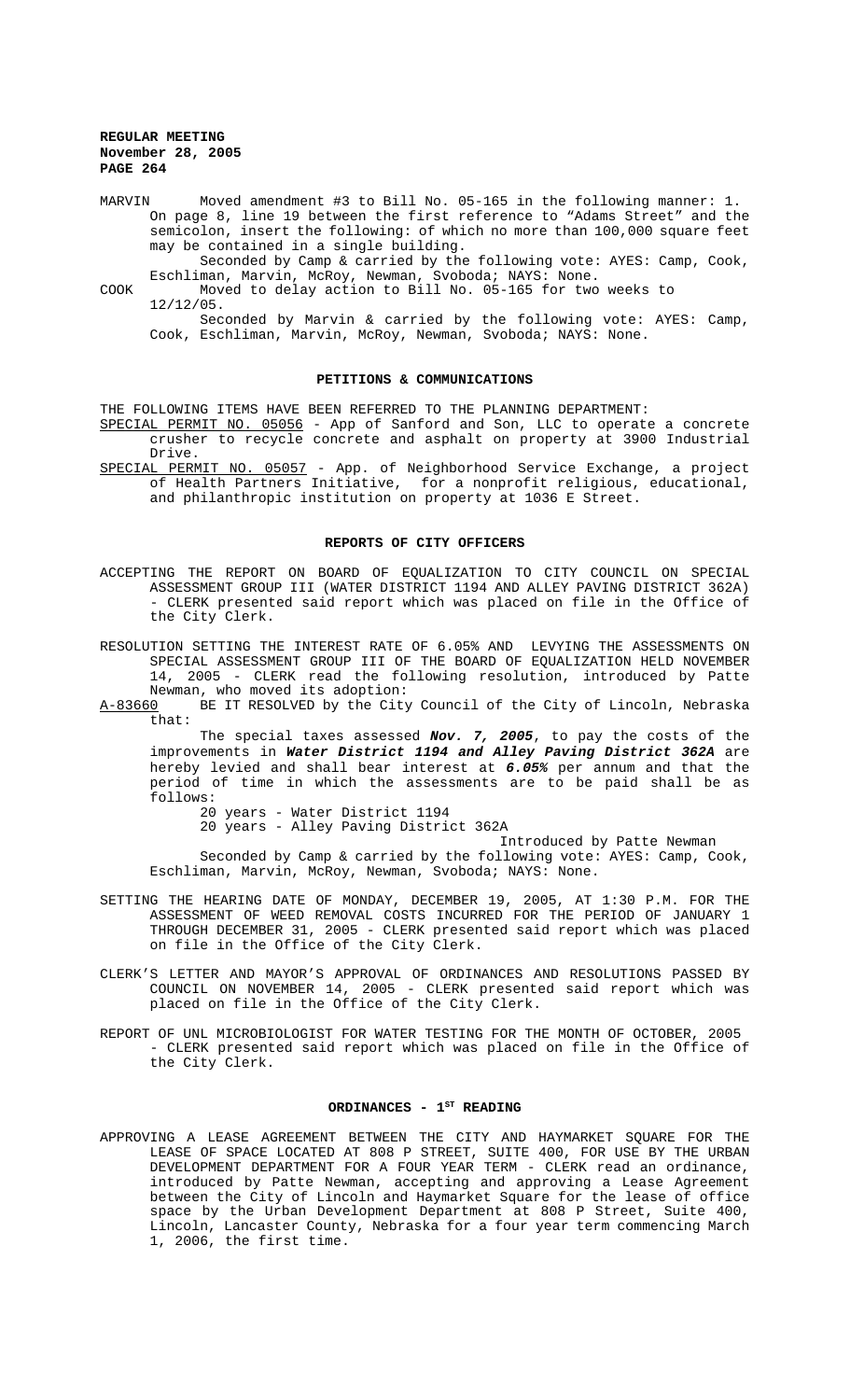- AMENDING CHAPTER 10.14 OF THE LINCOLN MUNICIPAL CODE RELATING TO RULES OF THE ROAD BY ADDING A SECTION NUMBERED 10.14.165 RELATING TO TWO-WAY LEFT-TURN LANES - CLERK read an ordinance, introduced by Patte Newman, amending Chapter 10.14 of the Lincoln Municipal Code relating to Rules of the Road by adding a new section numbered 10.14.165 relating to Two-Way Left-Turn Lanes, the first time.
- AMENDING CHAPTER 10.14 OF THE LINCOLN MUNICIPAL CODE RELATING TO RULES OF THE ROAD BY ADDING A NEW SECTION NUMBERED 10.14.045 TO PROHIBIT EVASION OF TRAFFIC CONTROL DEVICES, SIGNS, OR SIGNALS AT STREET INTERSECTIONS - CLERK read an ordinance, introduced by Patte Newman, amending Chapter 10.14 of the Lincoln Municipal Code relating to Rules of the Road by adding a new section numbered 10.14.045 to prohibit evasion of traffic control devices, signs, or signals at street intersections, the first time.
- CHANGE OF ZONE HP 05076 APPLICATION OF FORUM LEX LTD. TO DESIGNATE THE FORMER KAPPA SIGMA FRATERNITY HOUSE AT 1141 H STREET AS A HISTORIC LANDMARK - CLERK read an ordinance, introduced by Patte Newman, amending the City of Lincoln District Map attached to and made a part of Title 27 of the Lincoln Municipal Code by designating certain property as a landmark, the first time.
- SPECIAL PERMIT 05051 APPLICATION OF FORUM LEX LTD. TO USE A LANDMARK DESIGNATED PROPERTY AS OFFICE USES, ON PROPERTY GENERALLY LOCATED AT THE SOUTHWEST CORNER OF S. 12TH AND H STREETS.
- APPROVING A TRANSFER OF APPROPRIATIONS WITHIN THE PARKS AND RECREATION CAPITAL IMPROVEMENT PROGRAM IN THE AMOUNT OF \$100,000 FROM MAHONEY BALLFIELD RENOVATION 409382.6138 (KENO) TO UNIVERSITY PLACE BALLFIELD LIGHTING REPLACEMENT 409418.6138; IN THE AMOUNT OF \$18,000 FROM WITHERBEE MINI PARK DEVELOPMENT 409387.6138 (KENO) TO WOODS PARK SHELTER AND DRINKING FOUNTAIN 409419.6138; IN THE AMOUNT OF \$50,000 FROM FLEMING FIELDS PARK ACQUISITION 409387.6135 (KENO), \$23,000 FROM HOLMES LAKE TRAIL CONSTRUCTION 409368.6138 (GR), \$11,354.56 FROM ROPER PARK DRAINAGE IMPROVEMENTS 409364.6138 (CASH) AND \$5,000.46 FROM ROPER PARK DRAINAGE IMPROVEMENTS 409364.6138 (KENO) TO ANTELOPE VALLEY TRAIL CONSTRUCTION 409410.6138 - CLERK read an ordinance, introduced by Patte Newman, approving the transfer of unspent and unencumbered appropriations and cash (if any) between certain capital improvement projects within the Parks and Recreation Department, the first time.

## ORDINANCES - 3<sup>RD</sup> READING & RESOLUTIONS

- AMENDING SECTION 4.54.010 OF THE LINCOLN MUNICIPAL CODE RELATING TO THE COMMUNITY FORESTRY ADVISORY BOARD BY MODIFYING THE MEMBERSHIP REQUIREMENTS TO ELIMINATE THE PROVISION THAT AT LEAST ONE VOTING MEMBER MUST RESIDE IN EACH OF THE CITY COUNCIL DISTRICTS - CLERK read an ordinance, introduced by Dan Marvin, AN ORDINANCE amending Section 4.54.010 of the Lincoln Municipal Code relating to the Community Forestry Advisory Board by modifying the membership requirements to eliminate the provision that at least one voting member must reside in each of the City Council districts; and repealing Section 4.54.010 of the Lincoln Municipal Code as hitherto existing, the third time.<br>MARVIN Moved to pass the o
- Moved to pass the ordinance as read.
- Seconded by Eschliman & carried by the following vote: AYES: Camp, Eschliman, Marvin, Svoboda; NAYS: Cook, McRoy, Newman.

The ordinance, being numbered **#18646**, is recorded in Ordinance Book #25, Page

- AMENDING CHAPTER 2.76 OF THE LINCOLN MUNICIPAL CODE RELATING TO THE CITY'S PERSONNEL SYSTEM BY AMENDING SECTION 2.76.175 TO CLARIFY THE PROCEDURE TO BE FOLLOWED WHEN AN EMPLOYEE IN A PAY RANGE PREFIXED BY "A" IS TEMPORARILY PROMOTED; AND AMENDING SECTION 2.76.380 TO CLARIFY THE PROCEDURE TO BE FOLLOWED WHEN GRANTING FAMILY SICK LEAVE TO AN EMPLOYEE IN A PAY RANGE PREFIXED BY E OR M - Prior to reading;<br>NEWMAN Moved to Amend Bill No. 05-167 or
- Moved to Amend Bill No.  $05-167$  on page 2, line 18, delete the "A". Seconded by McRoy & carried by the following vote: AYES: Camp, Cook, Eschliman, Marvin, McRoy, Newman, Svoboda; NAYS: None.
- CLERK Read an ordinance, introduced by Dan Marvin, AN ORDINANCE amending Chapter 2.76 of the Lincoln Municipal Code relating to the City's Personnel System by amending Section 2.76.175 to clarify the procedure to be followed when an employee in a pay range prefixed by "A" is temporarily promoted; amending Section 2.76.380 to clarify the procedure to be followed when granting family sick leave to an employee in a pay range prefixed by "E" or "M"; and repealing Sections 2.76.175 and 2.76.380 of the Lincoln Municipal Code as hitherto existing, the third time.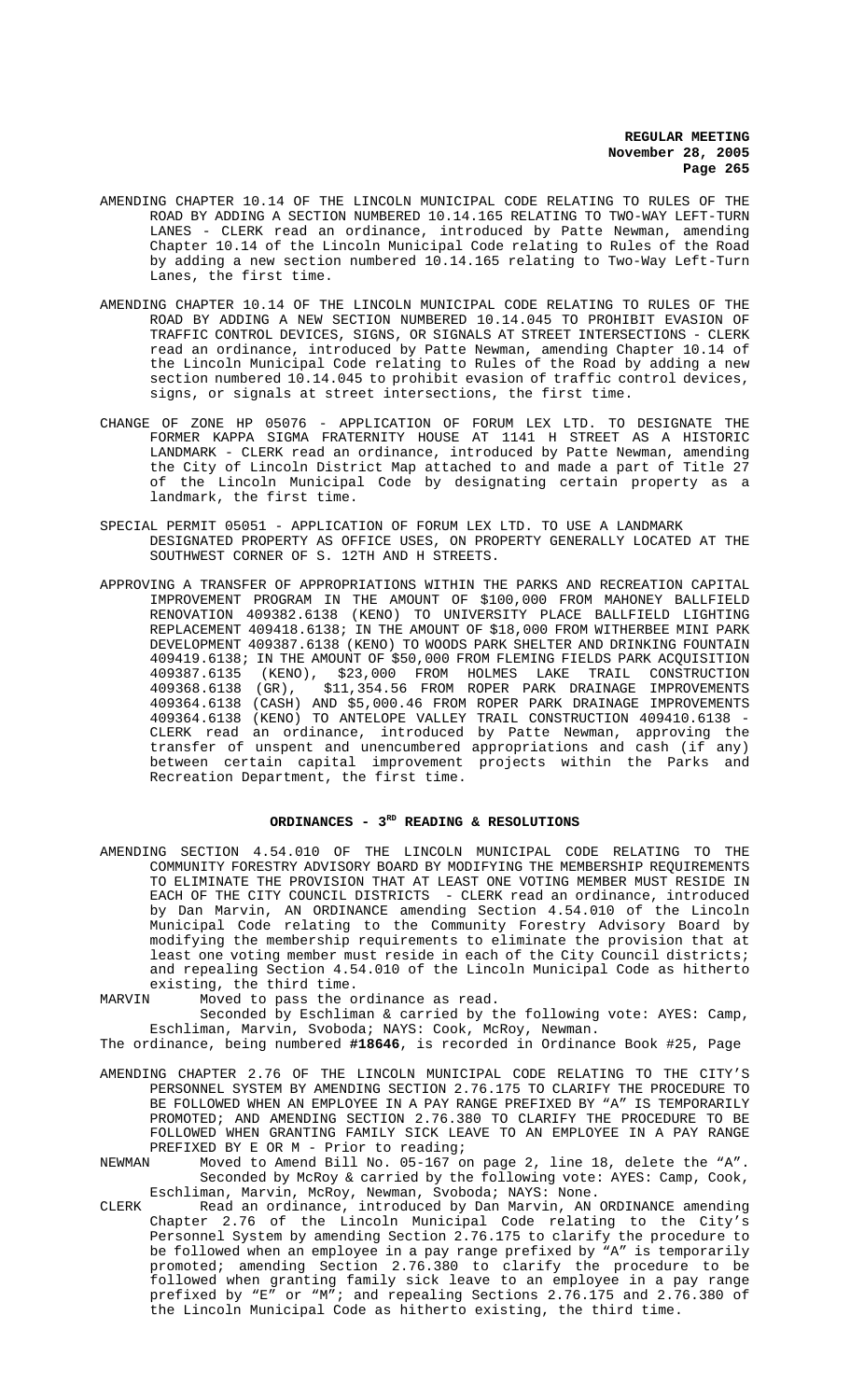MARVIN Moved to pass the ordinance as amended. Seconded by Eschliman & carried by the following vote: AYES: Camp, Cook, Eschliman, Marvin, McRoy, Newman, Svoboda; NAYS: None. The ordinance, being numbered **#18647**, is recorded in Ordinance Book #25, Page

DECLARING APPROXIMATELY 35,500 SQUARE FEET AS SURPLUS PROPERTY GENERALLY LOCATED AT 305 AND 345 F STREET - CLERK read an ordinance, introduced by Dan Marvin, an ordinance declaring the City-owned property generally located at 305 and 345 F Street as surplus and authorizing the sale thereof, the third time.<br>MARVIN Moved to pass the

Moved to pass the ordinance as read.

Seconded by Newman & carried by the following vote: AYES: Cook, Eschliman, Marvin, McRoy, Newman, Svoboda; NAYS: Camp. The ordinance, being numbered **#18648**, is recorded in Ordinance Book #25, Page

CHANGE OF ZONE 05072 - AMENDING TITLE 27 OF THE LINCOLN MUNICIPAL CODE BY AMENDING SECTION 27.65.080, COMMUNITY UNIT PLAN: DESIGN STANDARDS; DENSITY, TO ADD A PROVISION TO ALLOW PRE-EXISTING LOTS TO BE INCLUDED WITHIN THE LIMITS OF A COMMUNITY UNIT PLAN WITHOUT AFFECTING THE OVERALL DENSITY - CLERK read an ordinance, introduced by Dan Marvin, AN ORDINANCE amending Section 27.65.080 of the Lincoln Municipal Code relating to "Community Unit Plan; Design Standards; Density" to add a provision to allow pre-existing lots to be included within the limits of a community unit plan without affecting the overall density; and repealing Section 27.65.080 of the Lincoln Municipal Code as hitherto existing, the third time.<br>MARVIN

#### Moved to pass the ordinance as read.

Seconded by Eschliman & carried by the following vote: AYES: Camp, Eschliman, McRoy, Svoboda; NAYS: Cook, Marvin, Newman.

The ordinance, being numbered **#18649**, is recorded in Ordinance Book #25, Page

CHANGE OF ZONE 05073 - AMENDING TITLE 27 OF THE LINCOLN MUNICIPAL CODE BY AMENDING SECTION 27.37.020, B-5 PLANNED REGIONAL BUSINESS DISTRICT: USE REGULATIONS, AND SECTION 27.27.020, O-3 OFFICE PARK DISTRICT: USE REGULATIONS, TO ADD PUBLIC AND PRIVATE SCHOOLS TO THE LIST OF ALLOWED USES - CLERK read an ordinance, introduced by Dan Marvin, AN ORDINANCE amending Sections 27.27.020 and 27.37.020 of the Lincoln Municipal Code relating to use regulations to include public elementary or public high schools or private schools having a curriculum equivalent to a public elementary or public high school as permitted uses in the O-3 Office Park and the B-5 Planned Regional Business Districts, respectively; and repealing Sections 27.27.020 and 27.37.020 of the Lincoln Municipal Code as hitherto existing, the third time.<br>MARVIN Moved to pass the o

Moved to pass the ordinance as read.

Seconded by Eschliman & carried by the following vote: AYES: Camp, Cook, Eschliman, Marvin, McRoy, Newman, Svoboda; NAYS: None.

The ordinance, being numbered **#18650**, is recorded in Ordinance Book #25, Page

AMENDING CHAPTER 5.16 OF THE LINCOLN MUNICIPAL CODE, CABLE COMMUNICATIONS, TO INCORPORATE THE CABLE COMMUNICATIONS REGULATIONS CURRENTLY FOUND IN CHAPTER 5.16 OF THE LINCOLN MUNICIPAL CODE AS UPDATED TO BE IN CONFORMANCE WITH FEDERAL LAW WITH THE NEWLY NEGOTIATED CABLE TELEVISION FRANCHISE, AND REPEALING CURRENT CHAPTER 5.16 IN ITS ENTIRETY - CLERK read an ordinance, introduced by Dan Marvin, AN ORDINANCE adopting a new Chapter 5.15 of the Lincoln Municipal Code, Cable Communications, to incorporate the cable communications regulations currently found in Chapter 5.16 of the Lincoln Municipal Code as updated to be in conformance with federal law and to coordinate the regulations with the newly negotiated cable television franchise, and repealing current Chapter 5.16 in its entirety, the third

time.<br>MARVIN Moved to pass the ordinance as read.

Seconded by Eschliman & carried by the following vote: AYES: Camp, Cook, Eschliman, Marvin, McRoy, Newman, Svoboda; NAYS: None.

The ordinance, being numbered **#18651**, is recorded in Ordinance Book #25, Page

GRANTING TIME WARNER ENTERTAINMENT ADVANCE/NEWHOUSE PARTNERSHIP A

COMMUNICATION SYSTEM FRANCHISE FOR CABLE TELEVISION WITHIN THE CITY OF LINCOLN PURSUANT TO AND SUBJECT TO THE PROVISIONS OF THE LINCOLN MUNICIPAL CODE - Prior to reading:<br>MARVIN Moved to Amend Bil

Moved to Amend Bill No. 05-172 to turn off the PEG channels (community access channels).

Seconded by Cook & **LOST** by the following vote: AYES: None. NAYS: Newman, Svoboda, Camp, Cook, Eschliman, Marvin, McRoy.